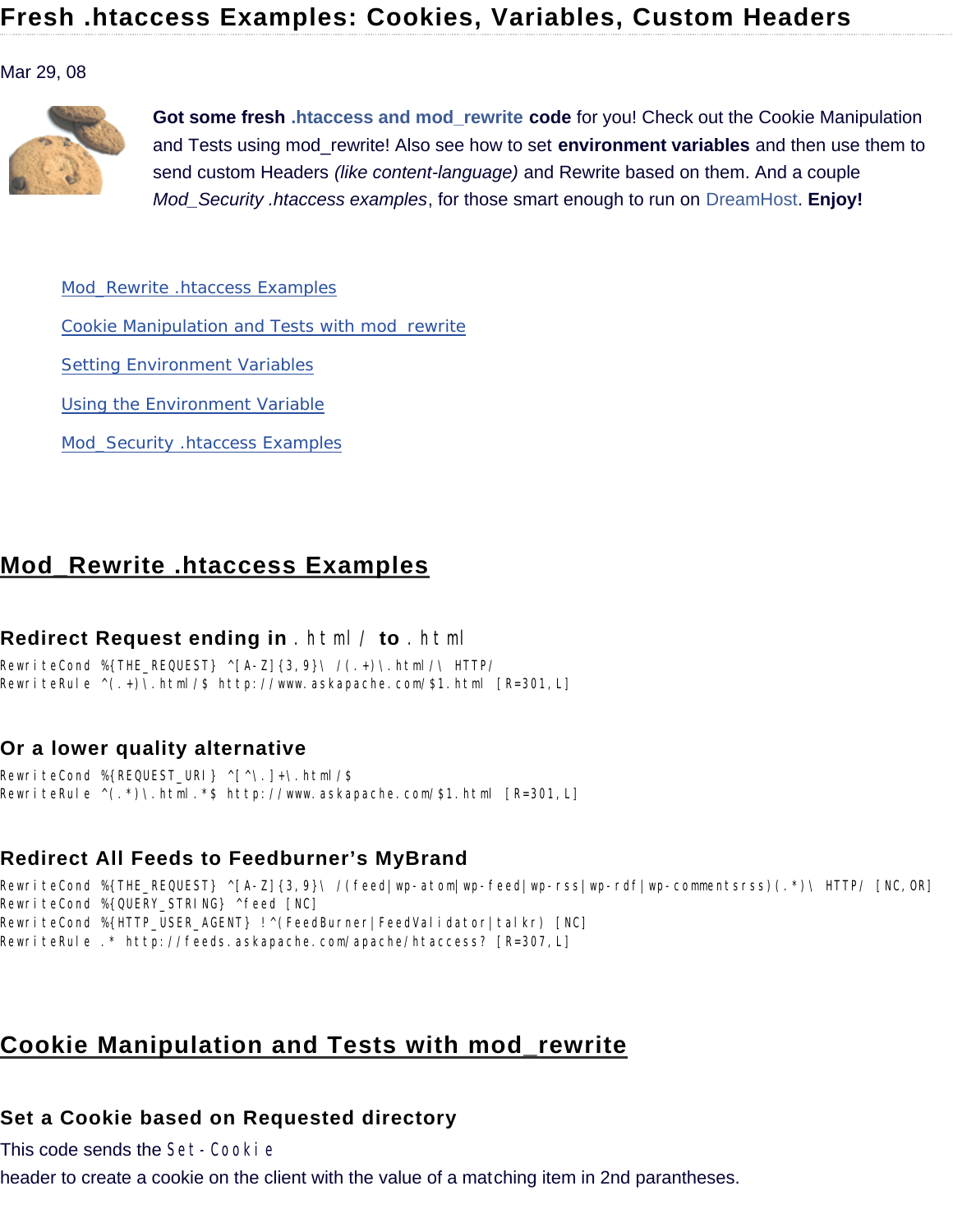RewriteRule ^(.\*)(de|es|fr|it|ja|ru|en)/\$ - [co=lang:\$2:.askapache.com:7200:/]

## **Get Cookie Value**

RewriteCond %{HTTP\_COOKIE} lang= $([^{\wedge};]_{+})$  [NC] RewriteRule ^(.\*)\$ /\$1?cookie-value=%1 [R,QSA,L]

#### **Rewrite Based on Cookie Value**

RewriteCond %{HTTP\_COOKIE} lang=( $[\uparrow, \uparrow]$ +) [NC] RewriteRule ^(.\*)\$ /\$1?lang=%1 [NC,L,QSA]

#### **Redirect If Cookie Not Set**

RewriteCond %{HTTP\_COOKIE}!^.\*cookie-name.\*\$ [NC] RewriteRule .\* /login-error/set-cookie-first.cgi [NC,L]

## **Setting Environment Variables**

#### **Set lang var to** Accept-Language **Header**

RewriteCond %{HTTP:Accept-Language} ^.\*(de|es|fr|it|ja|ru|en).\*\$ [NC] RewriteRule  $\wedge$ (.\*)\$ - [env=lang:%1]

#### **Set lang var to URI**

RewriteCond %{THE\_REQUEST} ^[A-Z]{3,9}\ /(.+)/(de|es|fr|it|ja|ru|en)/\ HTTP/ [NC] RewriteRule  $\wedge$ (.\*)\$ - [env=lang:%2]

## **Using the Environment Variable**

#### **Send** Content-Language **Header based on environment variable**

Header set Content-Language "%{lang}e" env=lang

## **Set a Cookie with env variable value only if has value**

Header set Set-Cookie "language=%{lang}e; path=/;" env=lang

## **Echo all Headers back!**

Header echo ^.\*

# **Mod\_Security .htaccess Examples**